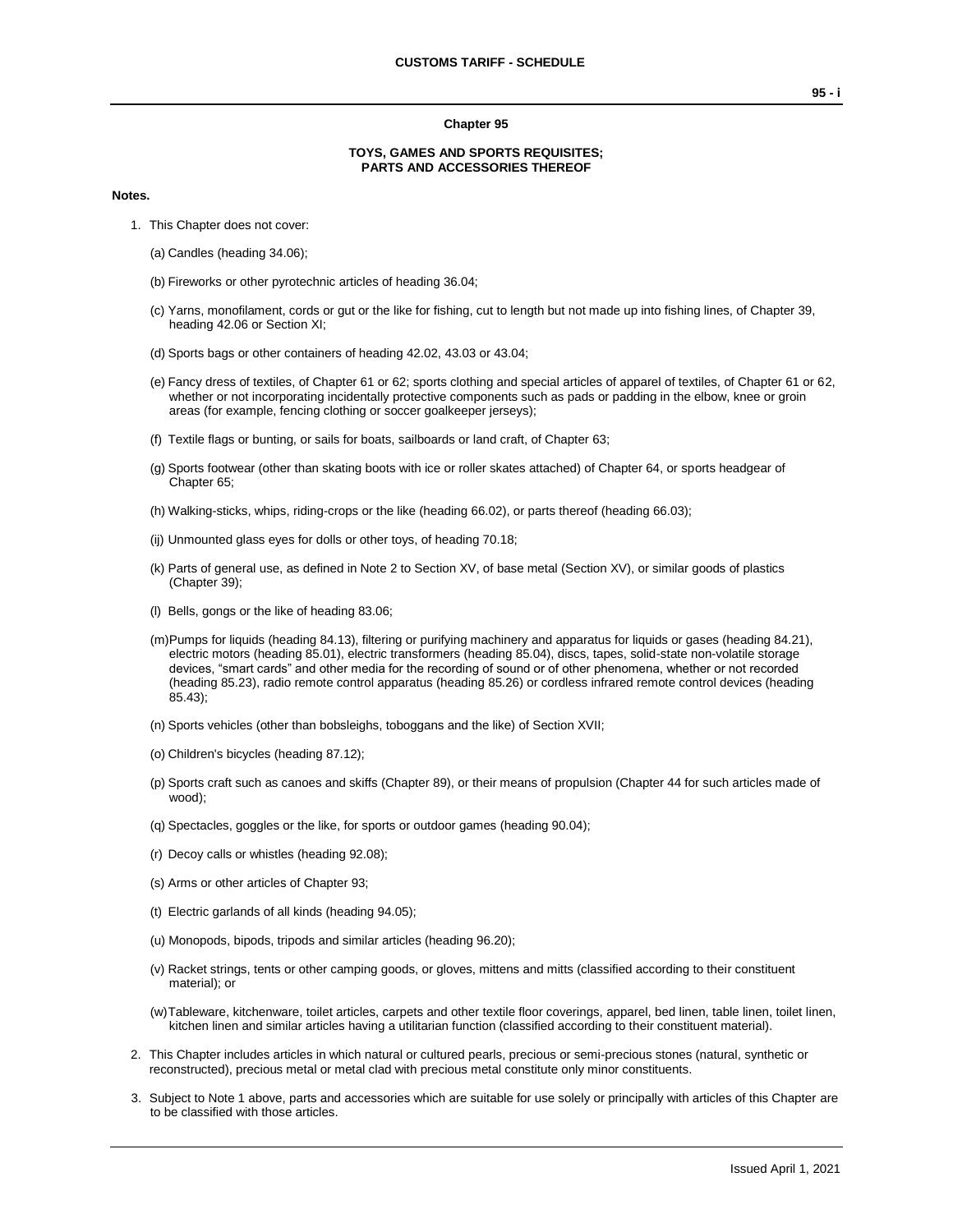# **95 - ii**

- 4. Subject to the provisions of Note 1 above, heading 95.03 applies, *inter alia*, to articles of this heading combined with one or more items, which cannot be considered as sets under the terms of General Interpretative Rule 3 (b), and which, if presented separately, would be classified in other headings, provided the articles are put up together for retail sale and the combinations have the essential character of toys.
- 5. Heading 95.03 does not cover articles which, on account of their design, shape or constituent material, are identifiable as intended exclusively for animals, for example "pet toys" (classification in their own appropriate heading).

### **Subheading Note.**

- 1. Subheading 9504.50 covers:
	- (a) Video game consoles from which the image is reproduced on a television receiver, a monitor or other external screen or surface; or
	- (b) Video game machines having a self-contained video screen, whether or not portable.

This subheading does not cover video game consoles or machines operated by coins, banknotes, bank cards, tokens or by any other means of payment (subheading 9504.30).

**Statistical Note.** (NB This note does not form part of the *Customs Tariff* legislation.)

1. For statistical purposes, under tariff item 9503.00.90, the term "Set" means two or more different types of articles (principally for amusement), put up in the same packing for retail sale without repacking. Simple accessories or objects of minor importance intended to facilitate the use of the articles may also be included.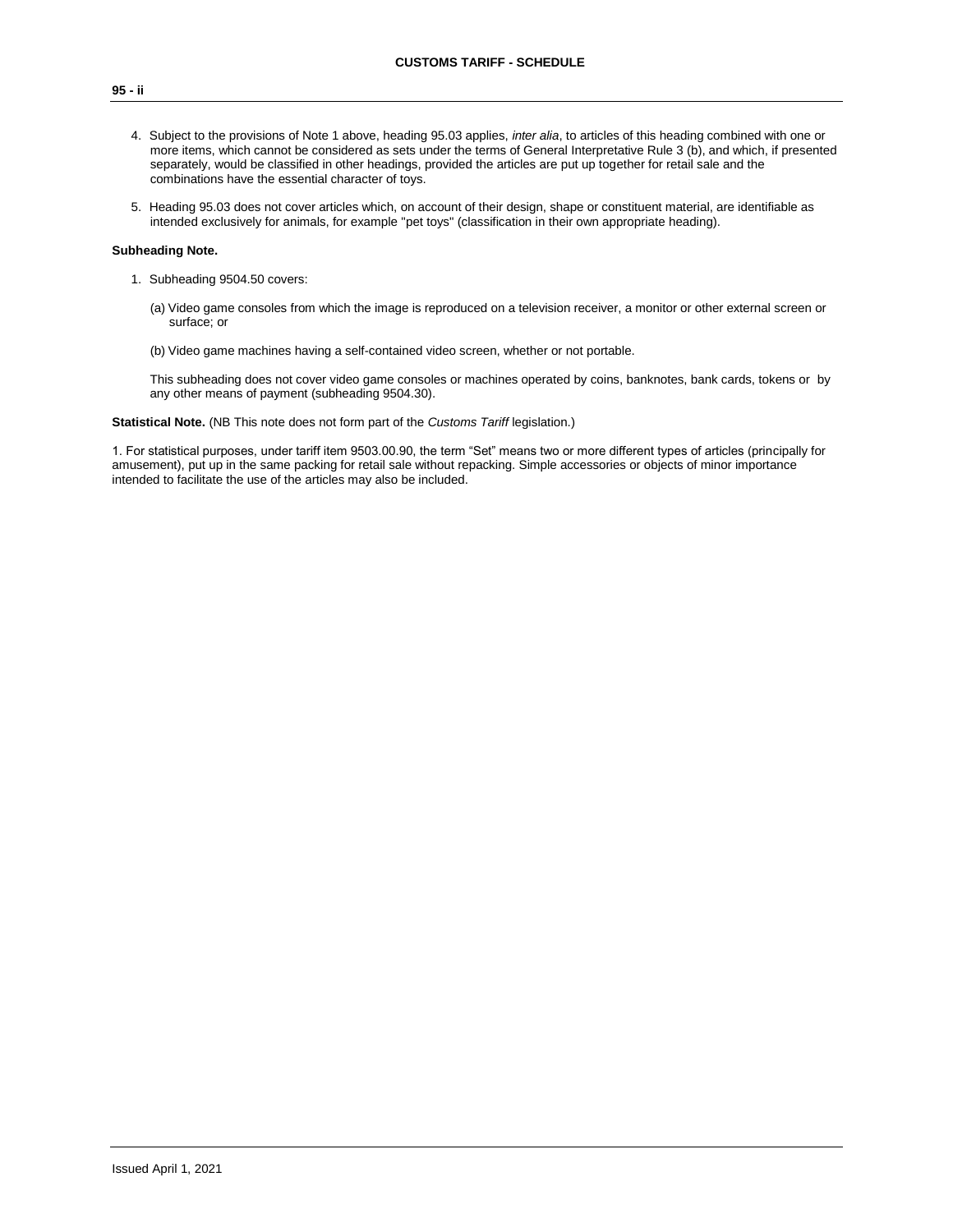## **CUSTOMS TARIFF - SCHEDULE**

| <b>Tariff</b><br>Item | <b>SS</b> | <b>Description of Goods</b>                                                                                                                                                                               | Unit of<br>Meas.  | <b>MFN</b><br>Tariff | Applicable<br><b>Preferential Tariffs</b>                                                                                            |
|-----------------------|-----------|-----------------------------------------------------------------------------------------------------------------------------------------------------------------------------------------------------------|-------------------|----------------------|--------------------------------------------------------------------------------------------------------------------------------------|
|                       |           |                                                                                                                                                                                                           |                   |                      |                                                                                                                                      |
| 9503.00               |           | Tricycles, scooters, pedal cars and similar wheeled toys; dolls'<br>carriages; dolls; other toys; reduced-size ("scale") models and similar<br>recreational models, working or not; puzzles of all kinds. |                   |                      |                                                                                                                                      |
| 9503.00.10            |           | --Wheeled toys designed to be ridden by children (for example, tricycles,<br>scooters, pedal cars); dolls' carriages                                                                                      |                   | 8%                   | CCCT, LDCT, UST,<br>MXT, CIAT, CT, CRT,<br>IT, NT, SLT, PT, COLT,<br>JT, PAT, HNT, KRT,<br>CEUT, UAT, CPTPT,<br>UKT: Free<br>GPT: 5% |
|                       |           |                                                                                                                                                                                                           | <b>NMB</b><br>NMB |                      |                                                                                                                                      |
| 9503.00.90            |           | ---Other                                                                                                                                                                                                  |                   | Free                 | CCCT, LDCT, GPT,<br>UST, MXT, CIAT, CT,<br>CRT, IT, NT, SLT, PT,<br>COLT, JT, PAT, HNT,<br>KRT, CEUT, UAT,<br>CPTPT, UKT: Free       |
|                       |           | -----Dolls representing only human beings:                                                                                                                                                                |                   |                      |                                                                                                                                      |
|                       |           |                                                                                                                                                                                                           |                   |                      |                                                                                                                                      |
|                       |           |                                                                                                                                                                                                           |                   |                      |                                                                                                                                      |
|                       |           | 20 - - - - - Electric trains, including tracks, signals and other accessories therefor                                                                                                                    |                   |                      |                                                                                                                                      |
|                       |           | 30 - - - - - Reduced-size model assembly kits, whether or not working models                                                                                                                              |                   |                      |                                                                                                                                      |
|                       |           |                                                                                                                                                                                                           |                   |                      |                                                                                                                                      |
|                       |           | -----Toys representing animals or non-human creatures:                                                                                                                                                    |                   |                      |                                                                                                                                      |
|                       |           |                                                                                                                                                                                                           |                   |                      |                                                                                                                                      |
|                       |           |                                                                                                                                                                                                           |                   |                      |                                                                                                                                      |
|                       |           |                                                                                                                                                                                                           |                   |                      |                                                                                                                                      |
|                       |           |                                                                                                                                                                                                           |                   |                      |                                                                                                                                      |
|                       |           |                                                                                                                                                                                                           |                   |                      |                                                                                                                                      |
|                       |           | - - - - - Toy musical instruments and apparatus:                                                                                                                                                          |                   |                      |                                                                                                                                      |
|                       |           |                                                                                                                                                                                                           |                   |                      |                                                                                                                                      |
|                       |           |                                                                                                                                                                                                           |                   |                      |                                                                                                                                      |
|                       |           | -----Other toys, put up in sets or outfits:                                                                                                                                                               |                   |                      |                                                                                                                                      |
|                       |           |                                                                                                                                                                                                           |                   |                      |                                                                                                                                      |
|                       |           |                                                                                                                                                                                                           |                   |                      |                                                                                                                                      |
|                       |           | 79 - - - - - -Other                                                                                                                                                                                       |                   |                      |                                                                                                                                      |
|                       |           | -----Other toys and models, incorporating a motor:                                                                                                                                                        |                   |                      |                                                                                                                                      |
|                       |           |                                                                                                                                                                                                           |                   |                      |                                                                                                                                      |
|                       |           |                                                                                                                                                                                                           |                   |                      |                                                                                                                                      |
|                       |           |                                                                                                                                                                                                           |                   |                      |                                                                                                                                      |
|                       |           |                                                                                                                                                                                                           |                   |                      |                                                                                                                                      |
|                       |           | - - - - - Other:                                                                                                                                                                                          |                   |                      |                                                                                                                                      |
|                       |           |                                                                                                                                                                                                           |                   |                      |                                                                                                                                      |
|                       |           |                                                                                                                                                                                                           |                   |                      |                                                                                                                                      |
|                       |           |                                                                                                                                                                                                           |                   |                      |                                                                                                                                      |
|                       |           |                                                                                                                                                                                                           |                   |                      |                                                                                                                                      |
|                       |           |                                                                                                                                                                                                           |                   |                      |                                                                                                                                      |
|                       |           | 96 ----- - - Models, not being assembly kits and not incorporating a motor, made                                                                                                                          |                   |                      |                                                                                                                                      |
|                       |           | to a scale of the actual article at the ratio of 1 to 85 or smaller                                                                                                                                       |                   |                      |                                                                                                                                      |
|                       |           | 97 - - - - - - Other models, not being assembly kits and not incorporating a motor                                                                                                                        |                   |                      |                                                                                                                                      |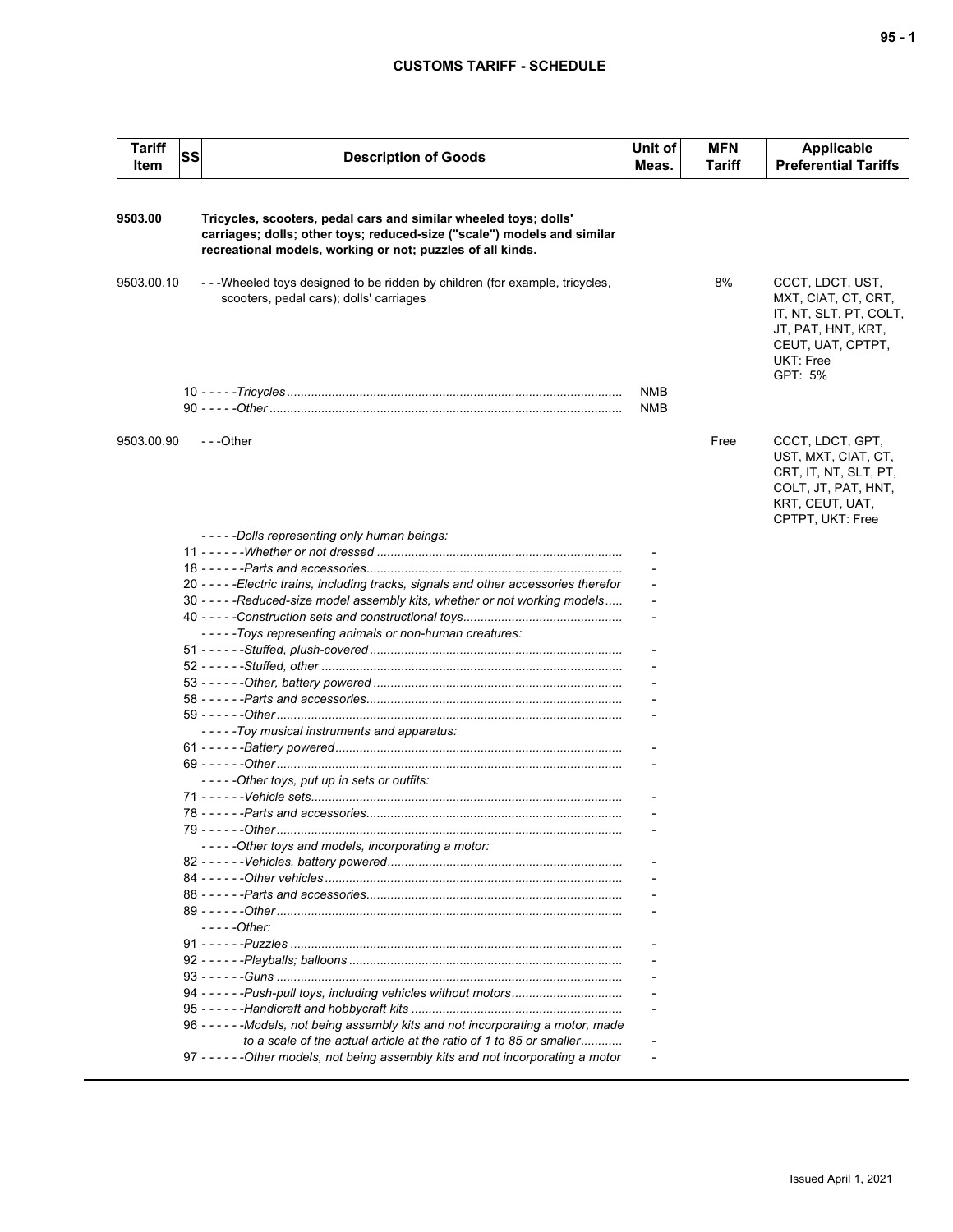## **CUSTOMS TARIFF - SCHEDULE**

| <b>Tariff</b><br>Item | <b>SS</b> | <b>Description of Goods</b>                                                                                                                                                                  | Unit of<br>Meas.                | <b>MFN</b><br>Tariff | Applicable<br><b>Preferential Tariffs</b>                                                                                      |
|-----------------------|-----------|----------------------------------------------------------------------------------------------------------------------------------------------------------------------------------------------|---------------------------------|----------------------|--------------------------------------------------------------------------------------------------------------------------------|
|                       |           |                                                                                                                                                                                              | $\overline{\phantom{a}}$        |                      |                                                                                                                                |
|                       |           |                                                                                                                                                                                              | $\overline{\phantom{0}}$        |                      |                                                                                                                                |
| 95.04                 |           | Video game consoles and machines, articles for funfair, table or parlour<br>games, including pintables, billiards, special tables for casino games<br>and automatic bowling alley equipment. |                                 |                      |                                                                                                                                |
|                       |           | 9504.20.00 00 - Articles and accessories for billiards of all kinds                                                                                                                          |                                 | Free                 | CCCT, LDCT, GPT,<br>UST, MXT, CIAT, CT,<br>CRT, IT, NT, SLT, PT,<br>COLT, JT, PAT, HNT,<br>KRT, CEUT, UAT,<br>CPTPT, UKT: Free |
| 9504.30.00            |           | -Other games, operated by coins, banknotes, bank cards, tokens or by<br>other means of payment, other than automatic bowling alley equipment                                                 |                                 | Free                 | CCCT, LDCT, GPT,<br>UST, MXT, CIAT, CT,<br>CRT, IT, NT, SLT, PT,<br>COLT, JT, PAT, HNT,<br>KRT, CEUT, UAT,<br>CPTPT, UKT: Free |
|                       |           | $---Games:$                                                                                                                                                                                  | NMB                             |                      |                                                                                                                                |
|                       |           |                                                                                                                                                                                              | <b>NMB</b><br>$\overline{a}$    |                      |                                                                                                                                |
| 9504.40.00            |           | -Playing cards                                                                                                                                                                               |                                 | Free                 | CCCT, LDCT, GPT,<br>UST, MXT, CIAT, CT,<br>CRT, IT, NT, SLT, PT,<br>COLT, JT, PAT, HNT,<br>KRT, CEUT, UAT,<br>CPTPT, UKT: Free |
|                       |           |                                                                                                                                                                                              | <b>NAP</b><br><b>NAP</b>        |                      |                                                                                                                                |
| 9504.50.00            |           | -Video game consoles and machines, other than those of subheading<br>9504.30                                                                                                                 |                                 | Free                 | CCCT, LDCT, GPT,<br>UST, MXT, CIAT, CT,<br>CRT, IT, NT, SLT, PT,<br>COLT, JT, PAT, HNT,<br>KRT, CEUT, UAT,<br>CPTPT, UKT: Free |
|                       |           |                                                                                                                                                                                              | NMB                             |                      |                                                                                                                                |
| 9504.90.00            |           | -Other                                                                                                                                                                                       |                                 | Free                 | CCCT, LDCT, GPT,<br>UST, MXT, CIAT, CT,<br>CRT, IT, NT, SLT, PT,<br>COLT, JT, PAT, HNT,<br>KRT, CEUT, UAT,<br>CPTPT, UKT: Free |
|                       |           | -----Electronic games:                                                                                                                                                                       | <b>NMB</b>                      |                      |                                                                                                                                |
|                       |           |                                                                                                                                                                                              | <b>NMB</b>                      |                      |                                                                                                                                |
|                       |           |                                                                                                                                                                                              | NMB<br>$\overline{\phantom{a}}$ |                      |                                                                                                                                |
|                       |           |                                                                                                                                                                                              |                                 |                      |                                                                                                                                |
|                       |           |                                                                                                                                                                                              |                                 |                      |                                                                                                                                |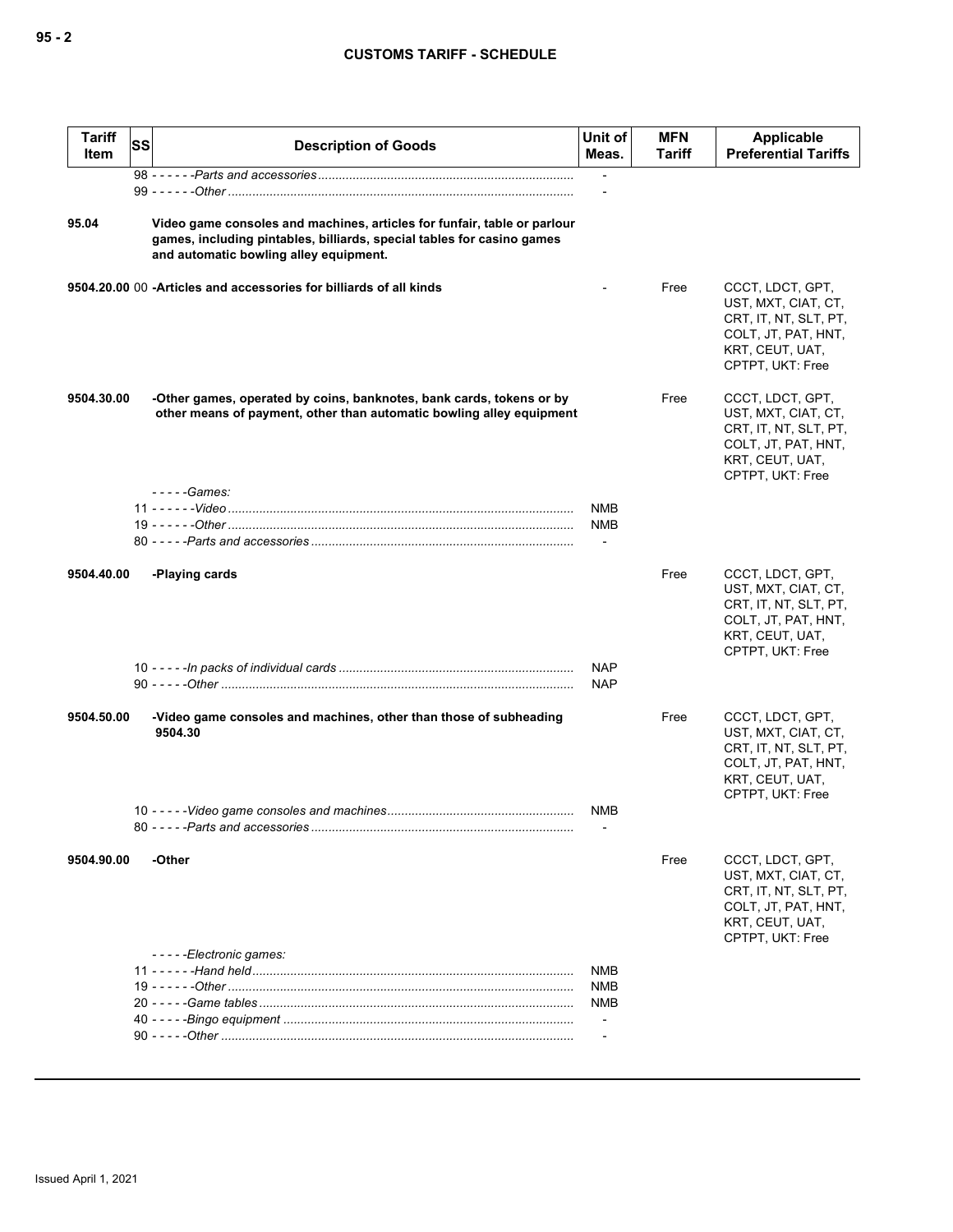| <b>Tariff</b><br>Item   | <b>SS</b> | <b>Description of Goods</b>                                                                                                                                                                                                           | Unit of<br>Meas. | <b>MFN</b><br>Tariff | <b>Applicable</b><br><b>Preferential Tariffs</b>                                                                               |
|-------------------------|-----------|---------------------------------------------------------------------------------------------------------------------------------------------------------------------------------------------------------------------------------------|------------------|----------------------|--------------------------------------------------------------------------------------------------------------------------------|
| 95.05                   |           | Festive, carnival or other entertainment articles, including conjuring<br>tricks and novelty jokes.                                                                                                                                   |                  |                      |                                                                                                                                |
| 9505.10.00              |           | -Articles for Christmas festivities                                                                                                                                                                                                   |                  | Free                 | CCCT, LDCT, GPT,<br>UST, MXT, CIAT, CT,<br>CRT, IT, NT, SLT, PT,<br>COLT, JT, PAT, HNT,<br>KRT, CEUT, UAT,<br>CPTPT, UKT: Free |
|                         |           |                                                                                                                                                                                                                                       |                  |                      |                                                                                                                                |
| 9505.90.00              |           | -Other                                                                                                                                                                                                                                |                  | Free                 | CCCT, LDCT, GPT,<br>UST, MXT, CIAT, CT,<br>CRT, IT, NT, SLT, PT,<br>COLT, JT, PAT, HNT,<br>KRT, CEUT, UAT,<br>CPTPT, UKT: Free |
|                         |           |                                                                                                                                                                                                                                       |                  |                      |                                                                                                                                |
| 95.06                   |           | Articles and equipment for general physical exercise, gymnastics,<br>athletics, other sports (including table-tennis) or outdoor games, not<br>specified or included elsewhere in this Chapter; swimming pools and<br>paddling pools. |                  |                      |                                                                                                                                |
|                         |           | -Snow-skis and other snow-ski equipment:                                                                                                                                                                                              |                  |                      |                                                                                                                                |
| 9506.11.00 00 - - Skis  |           |                                                                                                                                                                                                                                       | <b>PAR</b>       | Free                 | CCCT, LDCT, GPT,<br>UST, MXT, CIAT, CT,<br>CRT, IT, NT, SLT, PT,<br>COLT, JT, PAT, HNT,<br>KRT, CEUT, UAT,<br>CPTPT, UKT: Free |
|                         |           | 9506.12.00 00 - - Ski-fastenings (ski-bindings)                                                                                                                                                                                       |                  | Free                 | CCCT, LDCT, GPT,<br>UST, MXT, CIAT, CT,<br>CRT, IT, NT, SLT, PT,<br>COLT, JT, PAT, HNT,<br>KRT, CEUT, UAT,<br>CPTPT, UKT: Free |
| 9506.19.00 00 - - Other |           |                                                                                                                                                                                                                                       |                  | Free                 | CCCT, LDCT, GPT,<br>UST, MXT, CIAT, CT,<br>CRT, IT, NT, SLT, PT,<br>COLT, JT, PAT, HNT,<br>KRT, CEUT, UAT,<br>CPTPT, UKT: Free |
|                         |           | -Water-skis, surf-boards, sailboards and other water-sport equipment:                                                                                                                                                                 |                  |                      |                                                                                                                                |
|                         |           | 9506.21.00 00 - - Sailboards                                                                                                                                                                                                          |                  | Free                 | CCCT, LDCT, GPT,<br>UST, MXT, CIAT, CT,<br>CRT, IT, NT, SLT, PT,<br>COLT, JT, PAT, HNT,<br>KRT, CEUT, UAT,<br>CPTPT, UKT: Free |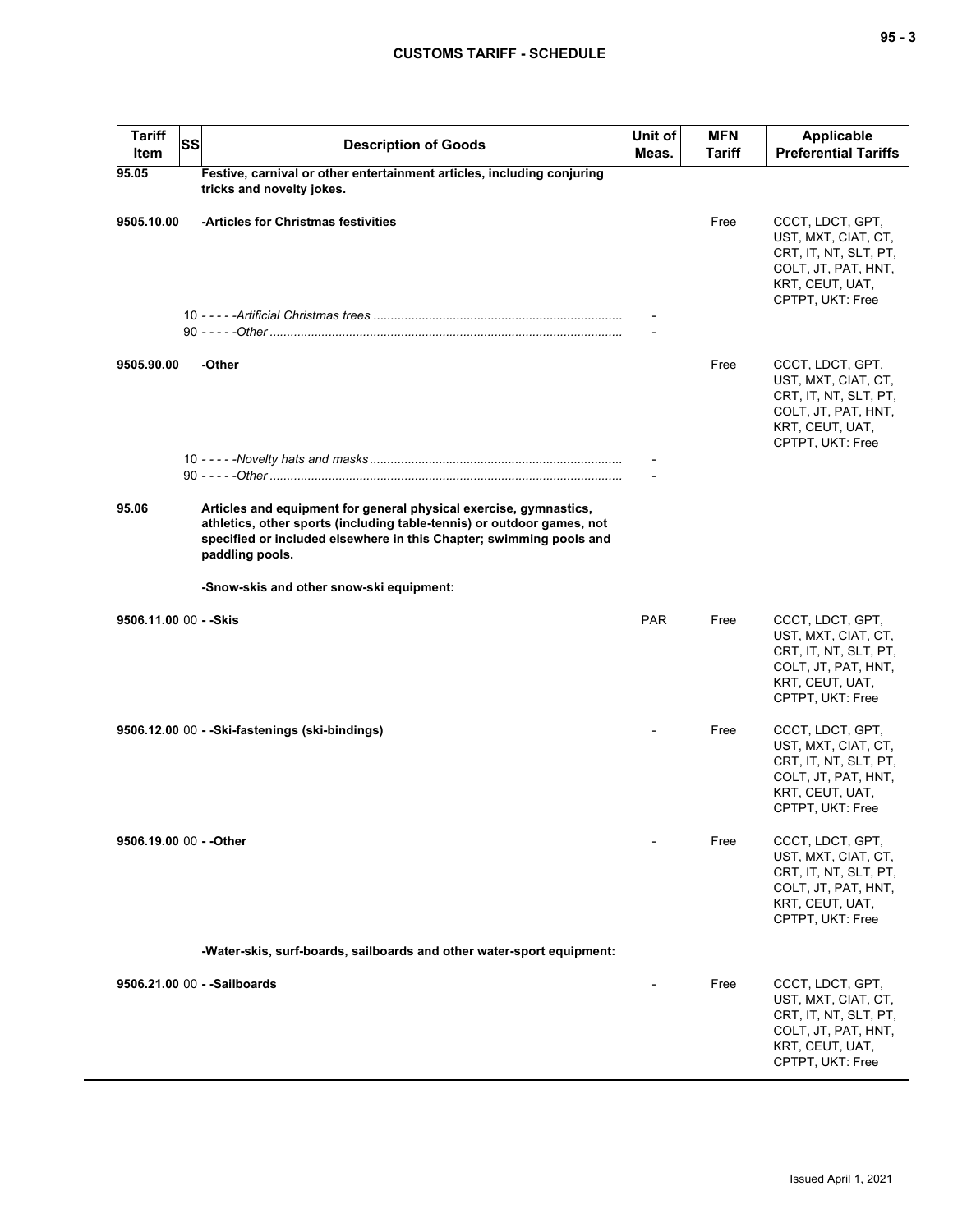| <b>Tariff</b><br><b>SS</b><br>Item | <b>Description of Goods</b>                                   | Unit of<br>Meas.         | <b>MFN</b><br><b>Tariff</b> | Applicable<br><b>Preferential Tariffs</b>                                                                                      |
|------------------------------------|---------------------------------------------------------------|--------------------------|-----------------------------|--------------------------------------------------------------------------------------------------------------------------------|
| 9506.29.00 00 - - Other            | -Golf clubs and other golf equipment:                         |                          | Free                        | CCCT, LDCT, GPT,<br>UST, MXT, CIAT, CT,<br>CRT, IT, NT, SLT, PT,<br>COLT, JT, PAT, HNT,<br>KRT, CEUT, UAT,<br>CPTPT, UKT: Free |
|                                    |                                                               |                          |                             |                                                                                                                                |
| 9506.31.00                         | --Clubs, complete                                             |                          | Free                        | CCCT, LDCT, GPT,<br>UST, MXT, CIAT, CT,<br>CRT, IT, NT, SLT, PT,<br>COLT, JT, PAT, HNT,<br>KRT, CEUT, UAT,<br>CPTPT, UKT: Free |
|                                    |                                                               | <b>NMB</b><br><b>NMB</b> |                             |                                                                                                                                |
| 9506.32.00 00 - - Balls            |                                                               | <b>NMB</b>               | Free                        | CCCT, LDCT, GPT,<br>UST, MXT, CIAT, CT,<br>CRT, IT, NT, SLT, PT,<br>COLT, JT, PAT, HNT,<br>KRT, CEUT, UAT,<br>CPTPT, UKT: Free |
| 9506.39.00 00 - - Other            |                                                               |                          | Free                        | CCCT, LDCT, GPT,<br>UST, MXT, CIAT, CT,<br>CRT, IT, NT, SLT, PT,<br>COLT, JT, PAT, HNT,<br>KRT, CEUT, UAT,<br>CPTPT, UKT: Free |
|                                    | 9506.40.00 00 -Articles and equipment for table-tennis        |                          | Free                        | CCCT, LDCT, GPT,<br>UST, MXT, CIAT, CT,<br>CRT, IT, NT, SLT, PT,<br>COLT, JT, PAT, HNT,<br>KRT, CEUT, UAT,<br>CPTPT, UKT: Free |
|                                    | -Tennis, badminton or similar rackets, whether or not strung: |                          |                             |                                                                                                                                |
|                                    | 9506.51.00 00 - - Lawn-tennis rackets, whether or not strung  | <b>NMB</b>               | Free                        | CCCT, LDCT, GPT,<br>UST, MXT, CIAT, CT,<br>CRT, IT, NT, SLT, PT,<br>COLT, JT, PAT, HNT,<br>KRT, CEUT, UAT,<br>CPTPT, UKT: Free |
| 9506.59                            | --Other                                                       |                          |                             |                                                                                                                                |
|                                    | 9506.59.10 00 - - - Squash, badminton or racketball rackets   | NMB                      | Free                        | CCCT, LDCT, GPT,<br>UST, MXT, CIAT, CT,<br>CRT, IT, NT, SLT, PT,<br>COLT, JT, PAT, HNT,<br>KRT, CEUT, UAT,<br>CPTPT, UKT: Free |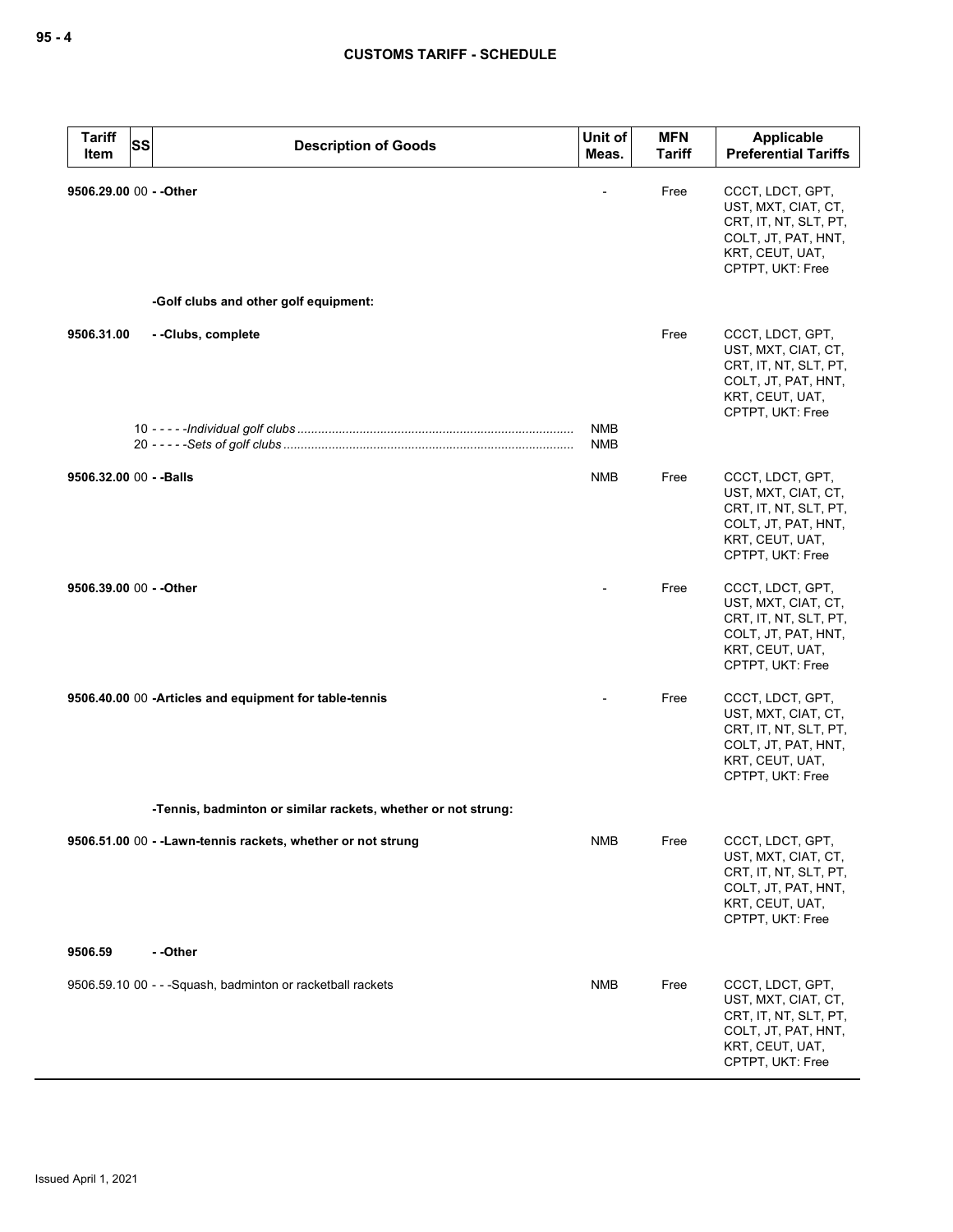# **CUSTOMS TARIFF - SCHEDULE**

| <b>Tariff</b><br>Item     | SS | <b>Description of Goods</b>                                                    | Unit of<br>Meas.         | <b>MFN</b><br><b>Tariff</b> | <b>Applicable</b><br><b>Preferential Tariffs</b>                                                                                         |
|---------------------------|----|--------------------------------------------------------------------------------|--------------------------|-----------------------------|------------------------------------------------------------------------------------------------------------------------------------------|
| 9506.59.90 00 - - - Other |    |                                                                                | NMB                      | 7%                          | CCCT, LDCT, GPT,<br>UST, MXT, CIAT, CT,<br>CRT, IT, NT, SLT, PT,<br>COLT, JT, PAT, HNT,<br>KRT, CEUT, UAT,<br>CPTPT, UKT: Free           |
|                           |    | -Balls, other than golf balls and table-tennis balls:                          |                          |                             |                                                                                                                                          |
|                           |    | 9506.61.00 00 - - Lawn-tennis balls                                            | <b>DZN</b>               | Free                        | CCCT, LDCT, GPT,<br>UST, MXT, CIAT, CT,<br>CRT, IT, NT, SLT, PT,<br>COLT, JT, PAT, HNT,<br>KRT, CEUT, UAT,<br>CPTPT, UKT: Free           |
| 9506.62.00                |    | -- Inflatable                                                                  |                          | Free                        | CCCT, LDCT, GPT,<br>UST, MXT, CIAT, CT,<br>CRT, IT, NT, SLT, PT,<br>COLT, JT, PAT, HNT,<br>KRT, CEUT, UAT,<br>CPTPT, UKT: Free           |
|                           |    |                                                                                | NMB<br><b>NMB</b><br>NMB |                             |                                                                                                                                          |
| 9506.69.00 00 - - Other   |    |                                                                                | NMB                      | Free                        | AUT, NZT, CCCT, LDCT,<br>GPT, UST, MXT, CIAT,<br>CT, CRT, IT, NT, SLT,<br>PT, COLT, JT, PAT,<br>HNT, KRT, CEUT, UAT,<br>CPTPT, UKT: Free |
| 9506.70                   |    | -Ice skates and roller skates, including skating boots with skates<br>attached |                          |                             |                                                                                                                                          |
|                           |    | - - - Ice or roller skates attached to boots or other footwear:                |                          |                             |                                                                                                                                          |
|                           |    | 9506.70.11 00 - - - - lce skates                                               | <b>PAR</b>               | Free                        | AUT, NZT, CCCT, LDCT,<br>UST, MXT, CIAT, CT,<br>CRT, IT, NT, SLT, PT,<br>COLT, JT, PAT, HNT,<br>KRT, CEUT, UAT,<br>CPTPT, UKT: Free      |
|                           |    | 9506.70.12 00 - - - - Roller skates                                            | <b>PAR</b>               | Free                        | AUT, NZT, CCCT, LDCT,<br>UST, MXT, CIAT, CT,<br>CRT, IT, NT, SLT, PT,<br>COLT, JT, PAT, HNT,<br>KRT, CEUT, UAT,<br>CPTPT, UKT: Free      |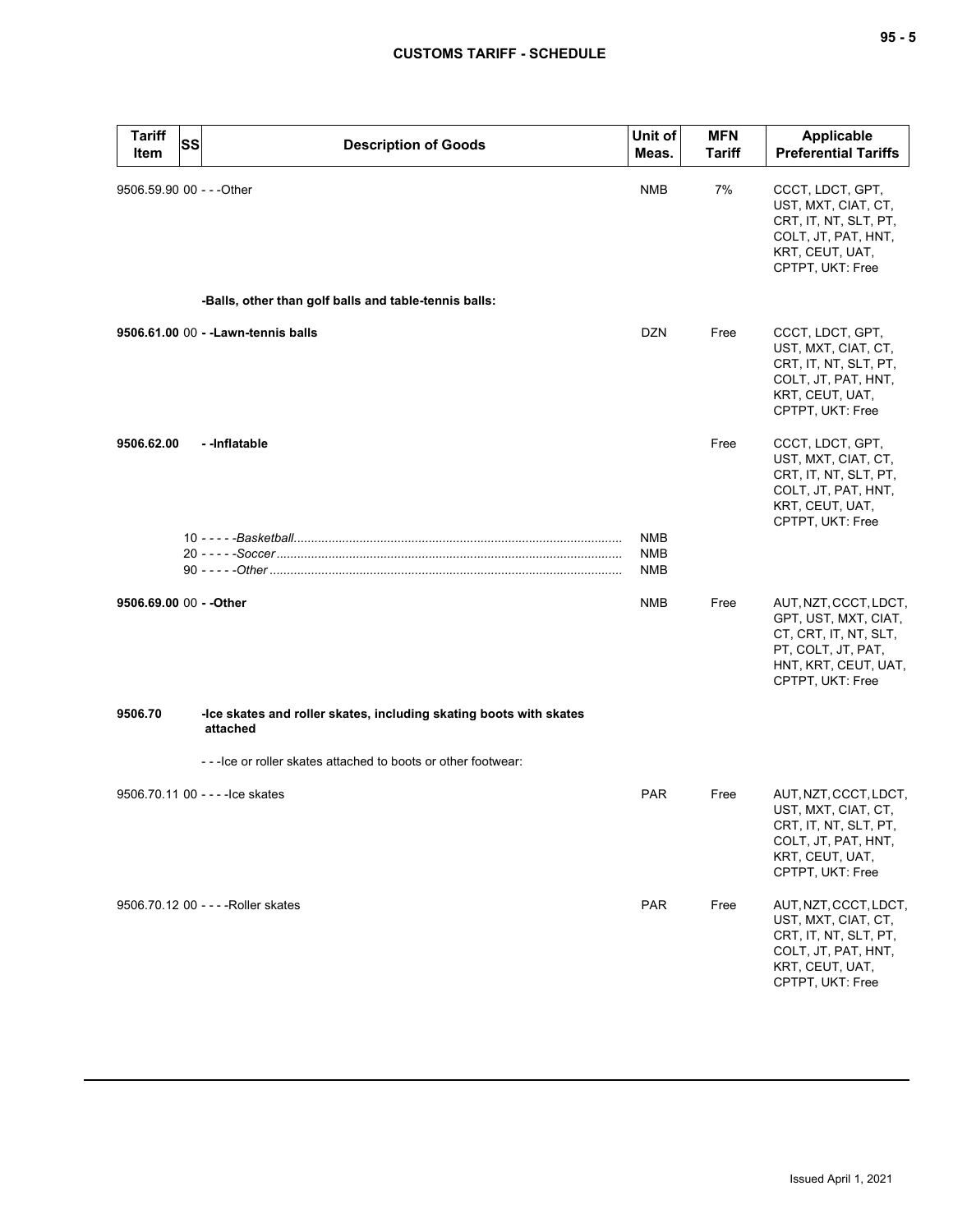| <b>Tariff</b><br>Item | SS<br><b>Description of Goods</b>                                                                                                                                                                                        | Unit of<br>Meas.                                     | <b>MFN</b><br><b>Tariff</b> | Applicable<br><b>Preferential Tariffs</b>                                                                                                |
|-----------------------|--------------------------------------------------------------------------------------------------------------------------------------------------------------------------------------------------------------------------|------------------------------------------------------|-----------------------------|------------------------------------------------------------------------------------------------------------------------------------------|
|                       | 9506.70.20 00 - - - lce or roller skates not attached to boots or other footwear                                                                                                                                         |                                                      | 5.5%                        | CCCT, LDCT, UST,<br>MXT, CIAT, CT, CRT,<br>IT, NT, SLT, PT, COLT,<br>JT, PAT, HNT, KRT,<br>CEUT, UAT, CPTPT,<br>UKT: Free<br>GPT: 3%     |
|                       | -Other:                                                                                                                                                                                                                  |                                                      |                             |                                                                                                                                          |
| 9506.91.00            | - - Articles and equipment for general physical exercise, gymnastics or<br>athletics                                                                                                                                     |                                                      | Free                        | CCCT, LDCT, GPT,<br>UST, MXT, CIAT, CT,<br>CRT, IT, NT, SLT, PT,<br>COLT, JT, PAT, HNT,<br>KRT, CEUT, UAT,<br>CPTPT, UKT: Free           |
|                       |                                                                                                                                                                                                                          | <b>NMB</b><br><b>NMB</b><br>$\overline{\phantom{a}}$ |                             |                                                                                                                                          |
| 9506.99.00            | - -Other                                                                                                                                                                                                                 |                                                      | Free                        | AUT, NZT, CCCT, LDCT,<br>GPT, UST, MXT, CIAT,<br>CT, CRT, IT, NT, SLT,<br>PT, COLT, JT, PAT,<br>HNT, KRT, CEUT, UAT,<br>CPTPT, UKT: Free |
|                       | -----For ice hockey or field hockey:                                                                                                                                                                                     |                                                      |                             |                                                                                                                                          |
|                       |                                                                                                                                                                                                                          | <b>NMB</b>                                           |                             |                                                                                                                                          |
|                       |                                                                                                                                                                                                                          | $\overline{\phantom{a}}$                             |                             |                                                                                                                                          |
|                       |                                                                                                                                                                                                                          |                                                      |                             |                                                                                                                                          |
|                       | 30 - - - - - Swimming or wading (paddling) pools, above ground                                                                                                                                                           | <b>NMB</b>                                           |                             |                                                                                                                                          |
|                       | 40 - - - - - Parts and accessories for swimming or wading (paddling) pools                                                                                                                                               |                                                      |                             |                                                                                                                                          |
|                       |                                                                                                                                                                                                                          |                                                      |                             |                                                                                                                                          |
|                       |                                                                                                                                                                                                                          |                                                      |                             |                                                                                                                                          |
| 95.07                 | Fishing rods, fish-hooks and other line fishing tackle; fish landing nets,<br>butterfly nets and similar nets; decoy "birds" (other than those of<br>heading 92.08 or 97.05) and similar hunting or shooting requisites. |                                                      |                             |                                                                                                                                          |
| 9507.10               | -Fishing rods                                                                                                                                                                                                            |                                                      |                             |                                                                                                                                          |
|                       | 9507.10.10 00 - - - Parts for use in the manufacture of fishing rods                                                                                                                                                     |                                                      | Free                        | CCCT, LDCT, GPT,<br>UST, MXT, CIAT, CT,<br>CRT, IT, NT, SLT, PT,<br>COLT, JT, PAT, HNT,<br>KRT, CEUT, UAT,<br>CPTPT, UKT: Free           |
|                       | 9507.10.90 00 - - - Other                                                                                                                                                                                                |                                                      | 6.5%                        | AUT, NZT, CCCT, LDCT,<br>GPT, UST, MXT, CIAT,<br>CT, CRT, IT, NT, SLT,<br>PT, COLT, JT, PAT,<br>HNT, KRT, CEUT, UAT,<br>CPTPT, UKT: Free |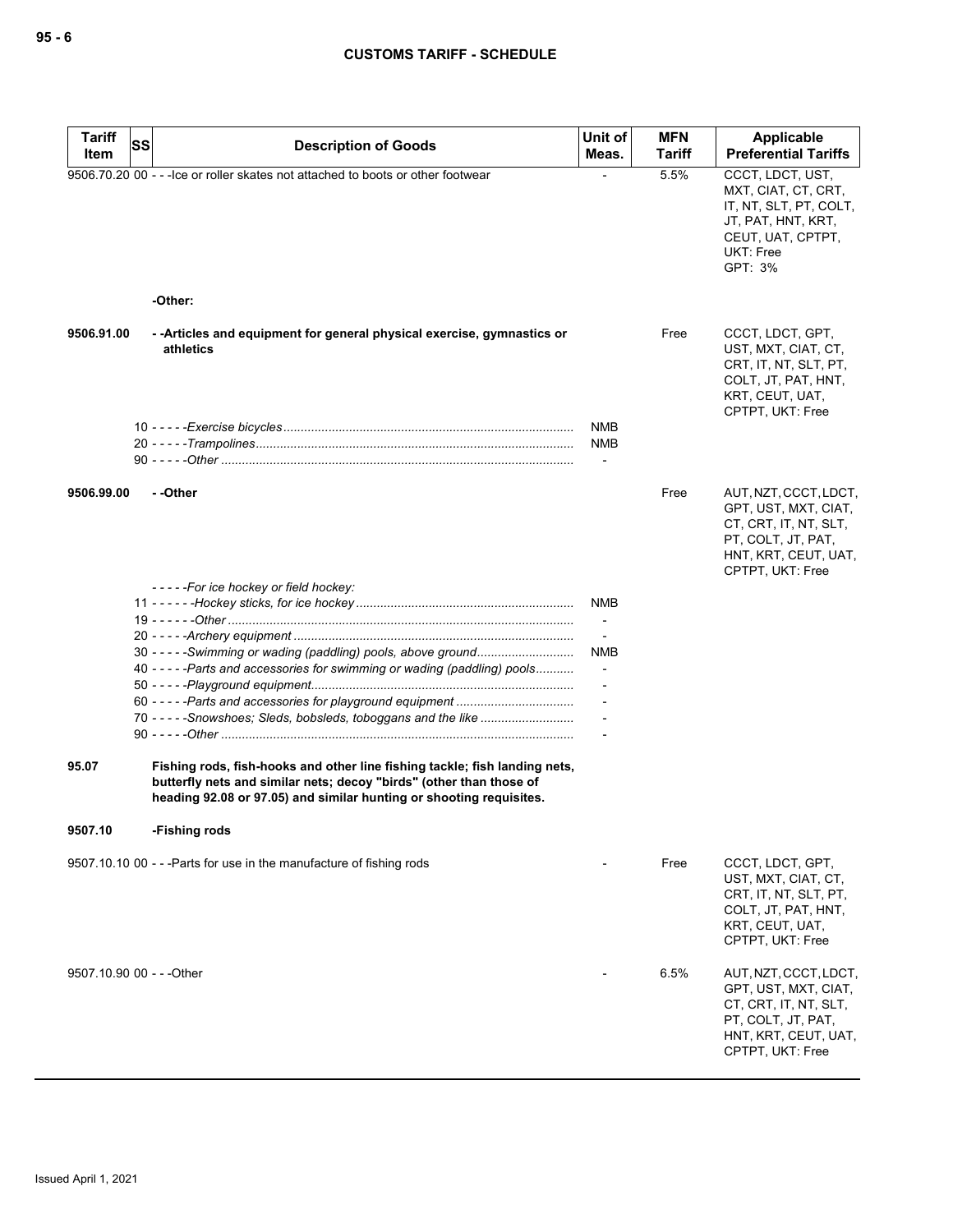| <b>Tariff</b> | <b>SS</b> | <b>Description of Goods</b>                                                                                                                                                                                                                                                                                                                    | Unit of    | <b>MFN</b> | <b>Applicable</b>                                                                                                                        |
|---------------|-----------|------------------------------------------------------------------------------------------------------------------------------------------------------------------------------------------------------------------------------------------------------------------------------------------------------------------------------------------------|------------|------------|------------------------------------------------------------------------------------------------------------------------------------------|
| <b>Item</b>   |           |                                                                                                                                                                                                                                                                                                                                                | Meas.      | Tariff     | <b>Preferential Tariffs</b>                                                                                                              |
|               |           | 9507.20.00 00 - Fish-hooks, whether or not snelled                                                                                                                                                                                                                                                                                             | <b>NMB</b> | Free       | CCCT, LDCT, GPT,<br>UST, MXT, CIAT, CT,<br>CRT, IT, NT, SLT, PT,<br>COLT, JT, PAT, HNT,<br>KRT, CEUT, UAT,<br>CPTPT, UKT: Free           |
|               |           | 9507.30.00 00 - Fishing reels                                                                                                                                                                                                                                                                                                                  | <b>NMB</b> | 6.5%       | AUT, NZT, CCCT, LDCT,<br>GPT, UST, MXT, CIAT,<br>CT, CRT, IT, NT, SLT,<br>PT, COLT, JT, PAT,<br>HNT, KRT, CEUT, UAT,<br>CPTPT, UKT: Free |
| 9507.90       |           | -Other                                                                                                                                                                                                                                                                                                                                         |            |            |                                                                                                                                          |
|               |           | 9507.90.10 00 - - - Sportsmen's fishing line, in retail packages                                                                                                                                                                                                                                                                               |            | 7%         | CCCT, LDCT, GPT,<br>UST, MXT, CIAT, CT,<br>CRT, IT, NT, SLT, PT,<br>COLT, JT, PAT, HNT,<br>KRT, CEUT, UAT,<br>CPTPT, UKT: Free           |
|               |           | $- -$ Other:                                                                                                                                                                                                                                                                                                                                   |            |            |                                                                                                                                          |
|               |           | 9507.90.91 00 - - - - Fish landing net bags for use in the manufacture of fish landing nets;<br>Lures, jiggers, artificial bait, line floats and fishing lines (including<br>marlines) of a circumference not exceeding 38 mm, to be employed in<br>commercial fishing;<br>Split rings and swivels for use in the manufacture of fishing lures |            | Free       | CCCT, LDCT, GPT,<br>UST, MXT, CIAT, CT,<br>CRT, IT, NT, SLT, PT,<br>COLT, JT, PAT, HNT,<br>KRT, CEUT, UAT,<br>CPTPT, UKT: Free           |
| 9507.90.99    |           | $--$ Other                                                                                                                                                                                                                                                                                                                                     |            | 6.5%       | AUT, NZT, CCCT, LDCT,<br>GPT, UST, MXT, CIAT,<br>CT, CRT, IT, NT, SLT,<br>PT, COLT, JT, PAT,<br>HNT, KRT, CEUT, UAT,<br>CPTPT, UKT: Free |
|               |           |                                                                                                                                                                                                                                                                                                                                                |            |            |                                                                                                                                          |
|               |           |                                                                                                                                                                                                                                                                                                                                                |            |            |                                                                                                                                          |
| 95.08         |           | Roundabouts, swings, shooting galleries and other fairground<br>amusements; travelling circuses and travelling menageries; travelling<br>theatres.                                                                                                                                                                                             |            |            |                                                                                                                                          |
| 9508.10.00    |           | -Travelling circuses and travelling menageries                                                                                                                                                                                                                                                                                                 |            | Free       | CCCT, LDCT, GPT,<br>UST, MXT, CIAT, CT,<br>CRT, IT, NT, SLT, PT,<br>COLT, JT, PAT, HNT,<br>KRT, CEUT, UAT,<br>CPTPT, UKT: Free           |
|               |           | -----Travelling menageries; Parts and accessories thereof:                                                                                                                                                                                                                                                                                     |            |            |                                                                                                                                          |
|               |           |                                                                                                                                                                                                                                                                                                                                                |            |            |                                                                                                                                          |
|               |           |                                                                                                                                                                                                                                                                                                                                                |            |            |                                                                                                                                          |
|               |           |                                                                                                                                                                                                                                                                                                                                                |            |            |                                                                                                                                          |